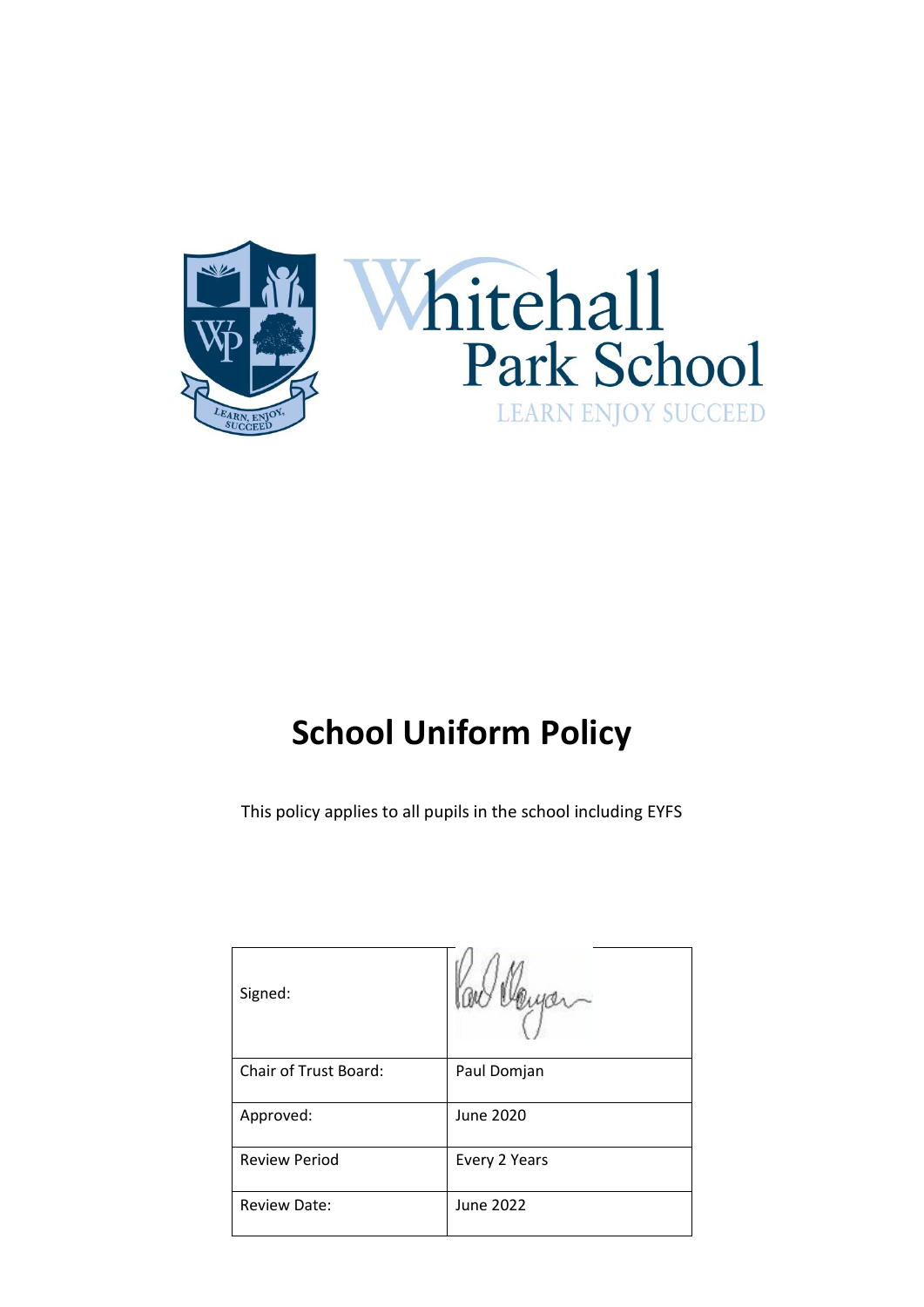

## **CONTENTS**

- 1.0 Aims and objectives
- 2.0 Uniform supplier
- 3.0 Uniform list
- 4.0 School shoes
- 5.0 Roles and responsibility
- 6.0 School uniform changeover periods
- 7.0 When is the uniform required?
- 8.0 Jewellery and make up
- 9.0 Appearance
- 10.0 Failure to wear the school uniform
- 11.0 The parents' perspective
- 12.0 Lost uniform
- 13.0 Monitoring and evaluation
- 14.0 Approval by Governing Body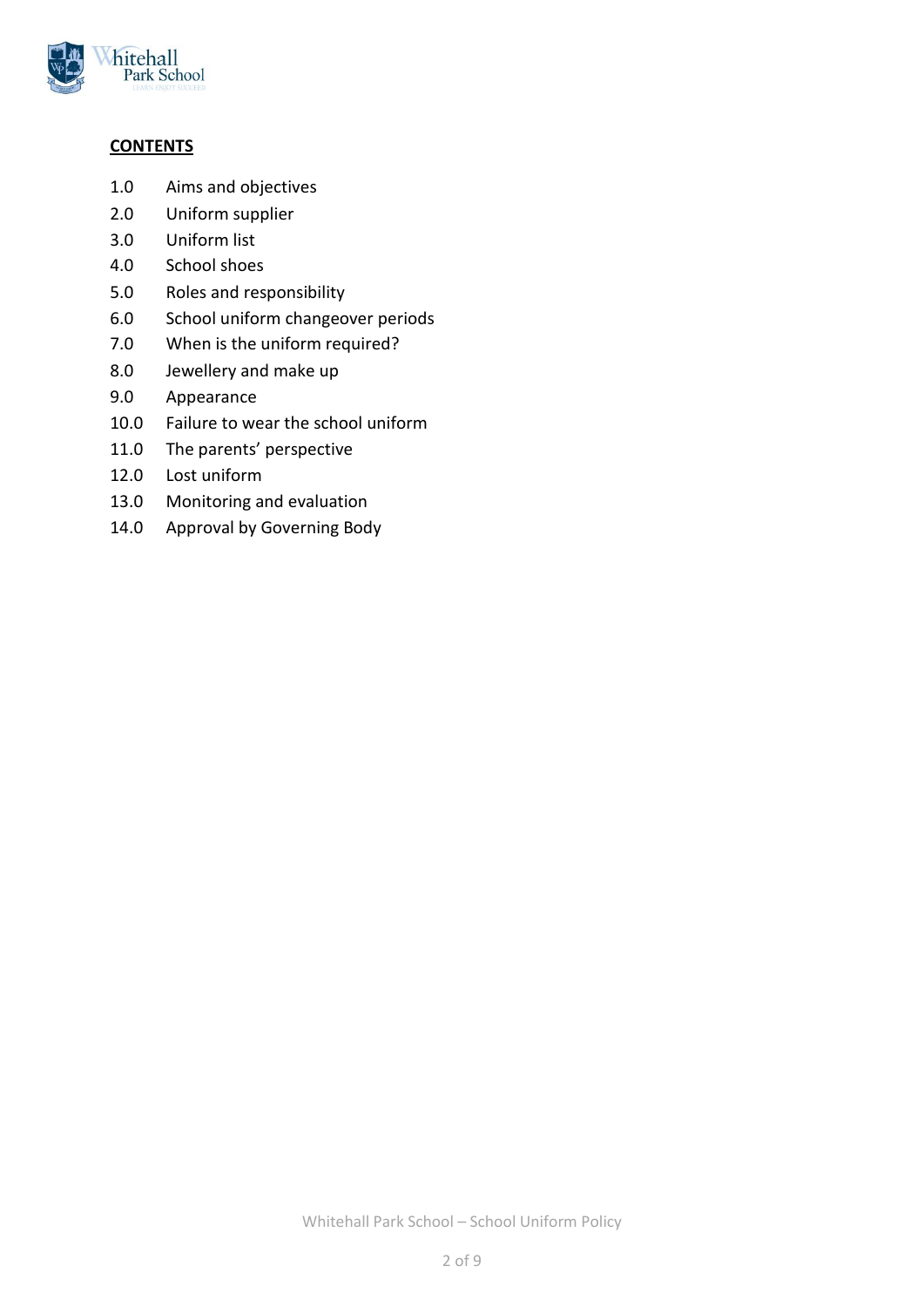

## **1.0 Aims and Objectives**

At Whitehall Park School we pride ourselves on our '*Look Smart, Think Smart*' philosophy and ask parents to support us in instilling this ethos in the children. Our school uniform policy is based on the notion that a school uniform promotes a sense of pride in the school, looks smart, is practical, professional and makes children feel equal to their peers in terms of appearance. Uniform should be worn with pride as it celebrates our school.

#### **2.0 Uniform supplier**

Compulsory branded items are available fro[m http://www.uniform4kids.com/](http://www.uniform4kids.com/) **Uniform4Kids** 1103/05 Finchley Road, Temple Fortune, NW11 0QB. Tel:- 020 8209 0999 *Low income families for whom the school receives pupil [premium](https://www.gov.uk/pupil-premium-information-for-schools-and-alternative-provision-settings#funding-for-2015-to-2016) will receive assistance with the purchase cost of the uniform. Parents must speak to a member of the office team if they require any financial help in purchasing their child's school uniform.* 

## **3.0 Uniform list**

We ask parents to ensure that their children are provided with the items of compulsory branded uniform. Many of the other uniform items are available to purchase from our uniform supplier, but parents do have the choice of purchasing these from high street shops as well.

| <b>Compulsory items</b>                                                                                                                                                                                                                                                                                                                                                                                                                                                           | <b>Optional</b>                                                                                                                                    |
|-----------------------------------------------------------------------------------------------------------------------------------------------------------------------------------------------------------------------------------------------------------------------------------------------------------------------------------------------------------------------------------------------------------------------------------------------------------------------------------|----------------------------------------------------------------------------------------------------------------------------------------------------|
| Branded uniform items:<br>Whitehall Park School blazer<br>Navy blue jumper, cardigan or tank top with school logo<br>٠<br>Whitehall Park School tie<br>$\bullet$<br>Whitehall Park PE bag<br>$\bullet$<br>Clearly labelled navy Whitehall Park School book bag<br>$\bullet$<br>and/or Whitehall Park School back pack<br>Pale blue aertex sports top with school logo                                                                                                             | Wellingtons - black or navy<br>Summer cap with logo<br>Winter hat with logo<br>Navy knitted/fleece gloves<br>Waterproof gloves<br>Plain navy scarf |
| Branded or non-branded uniform items:<br>An outdoor coat appropriate for the weather, preferably<br>the school coat with the logo.<br>White shirt (short sleeves are preferable for children in<br>$\bullet$<br>Reception - Year 2)<br>Choice of grey trousers, grey shorts, skirt, grey pinafore<br>$\bullet$<br>dress or blue gingham summer dress.<br>Black or navy school shoes<br>$\bullet$<br>Navy, grey or white socks, or navy, grey or white tights<br>٠<br>Water bottle |                                                                                                                                                    |
| PE kit:<br>Navy blue tracksuit top and bottoms<br>$\bullet$<br>Navy shorts or skirt<br>$\bullet$<br>Blue, white or grey sports socks<br>٠<br>Black or navy sports shoes/trainers or plimsolls<br>٠                                                                                                                                                                                                                                                                                |                                                                                                                                                    |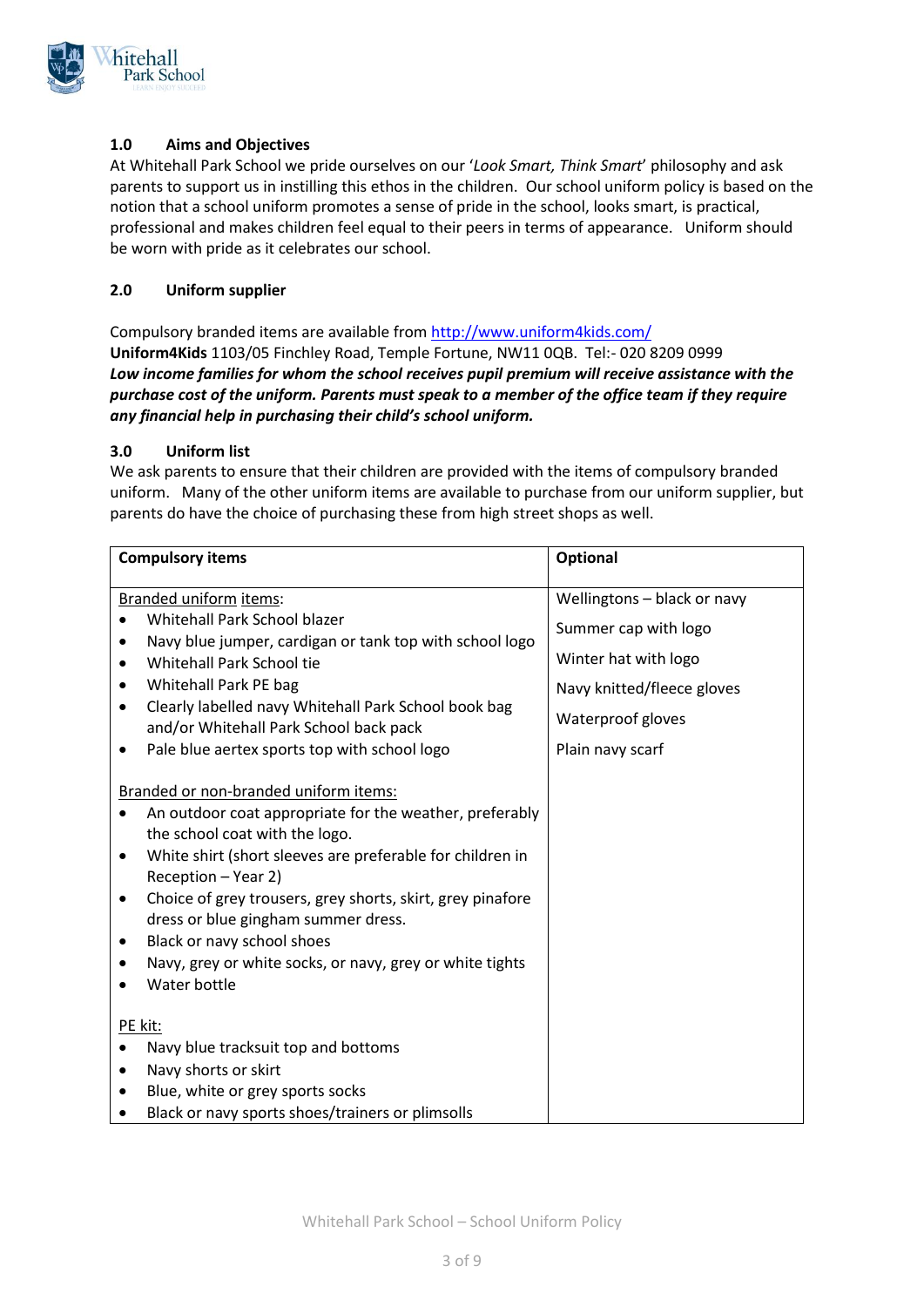

## **4.0 School Shoes**

The shoes children wear should be sensible for both learning and play time. They must be plain black or navy, with a good non slippery sole. In the warmer weather children are permitted to wear black or navy closed toe sandals with a strap at the back. Trainers or brightly coloured shoes are not permitted.

## **5.0 Roles and Responsibilities**

## **Staff**

The Headteacher and all staff are responsible for enforcing the Whitehall Park School uniform policy.

## **Parents**

We ask all parents who send their children to Whitehall Park School to support the school uniform policy. We believe that parents have a duty to send their children correctly dressed and ready for work. One of the responsibilities of parents is to ensure that their child has the correct uniform, and that it is clean and in good repair.

## **6.0 School Uniform Changeover Periods**

As the weather is very unpredictable the School does take seasonal changes into account during the transition periods between winter and summer uniform. Generally, winter uniform is acceptable from the start of school in September through to the start of the Summer Term. Summer uniform may be worn when parents feel that the weather is appropriate. The School Blazer may be worn throughout the school year.

## **7.0 When is the uniform required?**

Children from Reception to Year 6 are required to wear the full uniform to school at all times. All children must wear the uniform when representing the school at events outside of school. Children are at all times ambassadors for the school, and never more so than when larger groups are on school trips. The children should wear the uniform with pride, as it identifies them as children of Whitehall Park School.

Children should wear the PE uniform and/or designated PE team sports kit when they are representing Whitehall Park School at inter-school sporting events. Specific details are provided to parents at the start of each term about when PE Uniform is required with the curriculum timetable.

#### **8.0 Jewellery and make-up**

- Children with pierced ears may wear a single stud-earring or a pair of stud earrings to school which must be removed for all sports/P.E. Other than earrings, for safety reasons, children must not wear any other form of jewellery to school. Watches are encouraged; however they must be removed prior to playing sport and during PE lessons.
- Children must not wear make-up or nail polish.

#### **9.0 Appearance**

Children are encouraged to take a pride in their appearance as follows:

- Shoes should be cleaned regularly.
	- Hair should be kept neat and tidy. Shoulder length or longer hair must be worn up.
	- Hair covering eyes must be clipped back to ensure it is away from the eyes.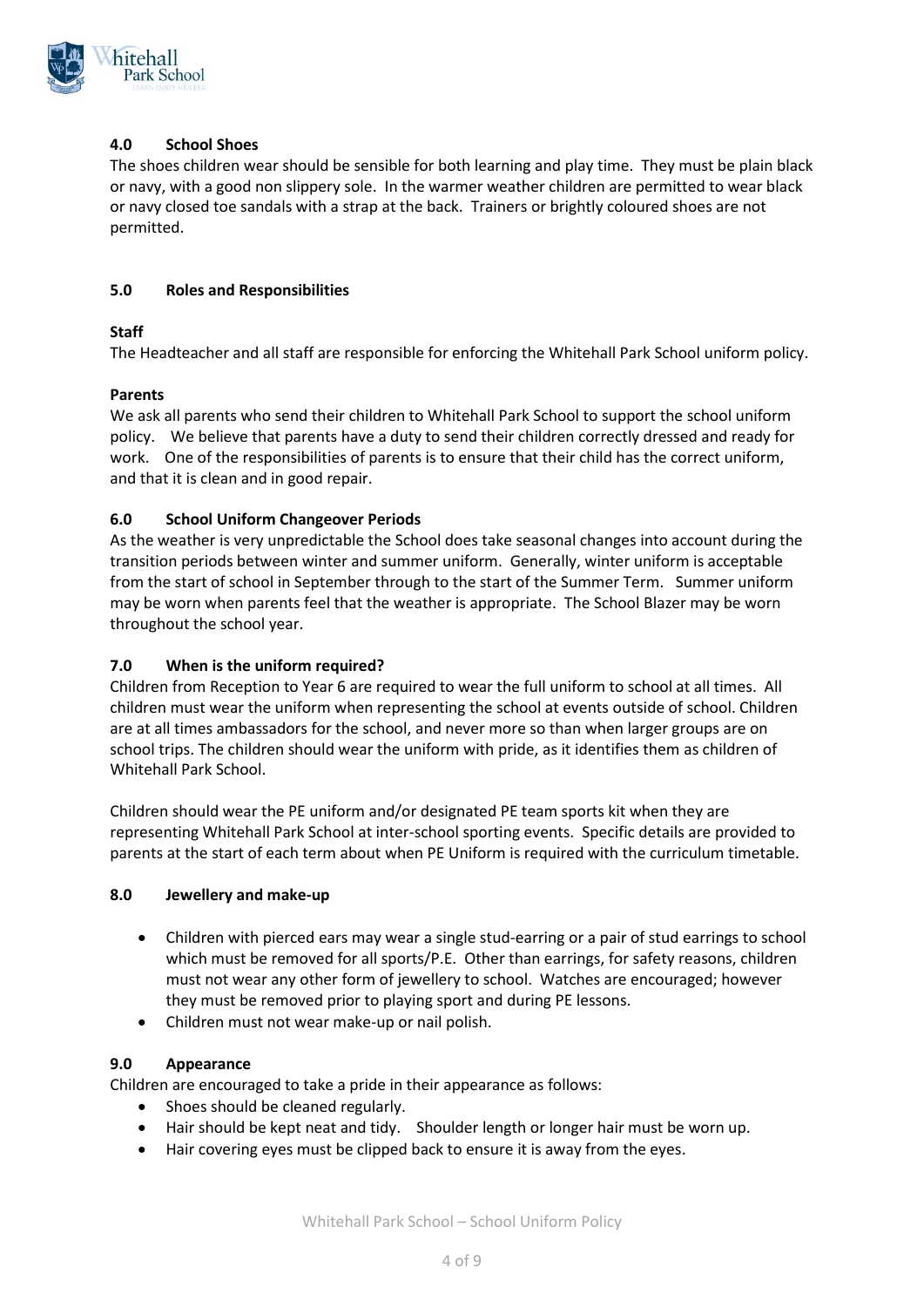

## **10.0 Failure to Wear the School Uniform**

The Headteacher will decide what is to be done if a pupil's appearance is judged to be inappropriate. If any pupil arrives at school dressed inappropriately, they will either be asked to change what they are wearing or be given a shared-use uniform to wear for the rest of day.

## **11.0 Additional information and recommendations**

- At Whitehall Park every child is required to wear uniform every day (winter or summer depending on the weather) and should bring their book bags/rucksacks and wear their blazer. P.E. kit and wellies should also be brought to school. There may be some special occasions when non-uniform is permitted.
- You do not have to buy everything from Uniform4Kids. Shirts, trousers, shorts, tights, and socks may be bought from elsewhere. Many high street retailers and large supermarkets sell suitable items.
- Children wear P.E. kit on most days of the week. You will probably find that it is more useful to stock up on additional spare items of P.E. kit than on uniform. We recommend that children's PE kits are brought into school on a Monday and taken home for washing every Friday.
- Blazers are required every day and will be worn for assemblies, special events for example Remembrance Service and school trips both local and further afield.
- In cold weather, children should keep warm wearing the blue scarves, fleece hats, and gloves. Although these items are sold by Uniform4Kids, any accessories that are in keeping with the school colour scheme are fine. Make sure they are all labelled – they are the favourite items to go astray.
- Label all of your child's uniform clearly, including shoes and socks. We ask that you put all labels in the neck area of the clothing as this makes it easier for staff and children to locate items. If in doubt, label it! This can be simply done with a special pen or sew-in/iron on tags. The larger and clearer, the better. We suggest you hang a coloured key ring or name tag on your child's book bags and PE bags are usually identified by a key ring as well as the label, which makes it easier for your child to find.
- Children will need a spare pair of socks/tights and underwear which can be left at school and it is advisable to have a spare pinafore, skirt, dress or pair of trousers in case of an accident.
- Some families like to bring into school a pair of wellington boots for wet weather or muddy outdoor learning.
- Please can all children bring in a labelled water bottle that they can leave at school.
- Apart from items requested by the school, children are discouraged from bringing personal belongings to school, especially those of value. Swapping or trading is strictly not allowed.

#### **12.0 Lost Uniform**

Lost uniform is inevitable from time to time, and most things turn up by themselves. To help, the school has the following system for returning lost items:

- All items of uniform must be clearly marked with the child's full name in the inside collar of each item or in an easy to find position.
- All LABELLED items will be returned to your child.
- Unmarked items will be disposed of at the end of each term.
- Staff will take every opportunity to ensure that children are dressed in their own school uniform, it is ultimately the responsibility of parents to check their uniform at the end of the school day. From time to time mistakes do happen and children leave in uniform belonging to another child. Should this happen, parents are requested to return such garments to the child's class teacher and the school will ensure it makes its way back to the rightful owner.
- If a parent donates uniform that their child no longer requires the school requests for it to be in a clearly marked separate bag or given to the office to prevent it going back into circulation.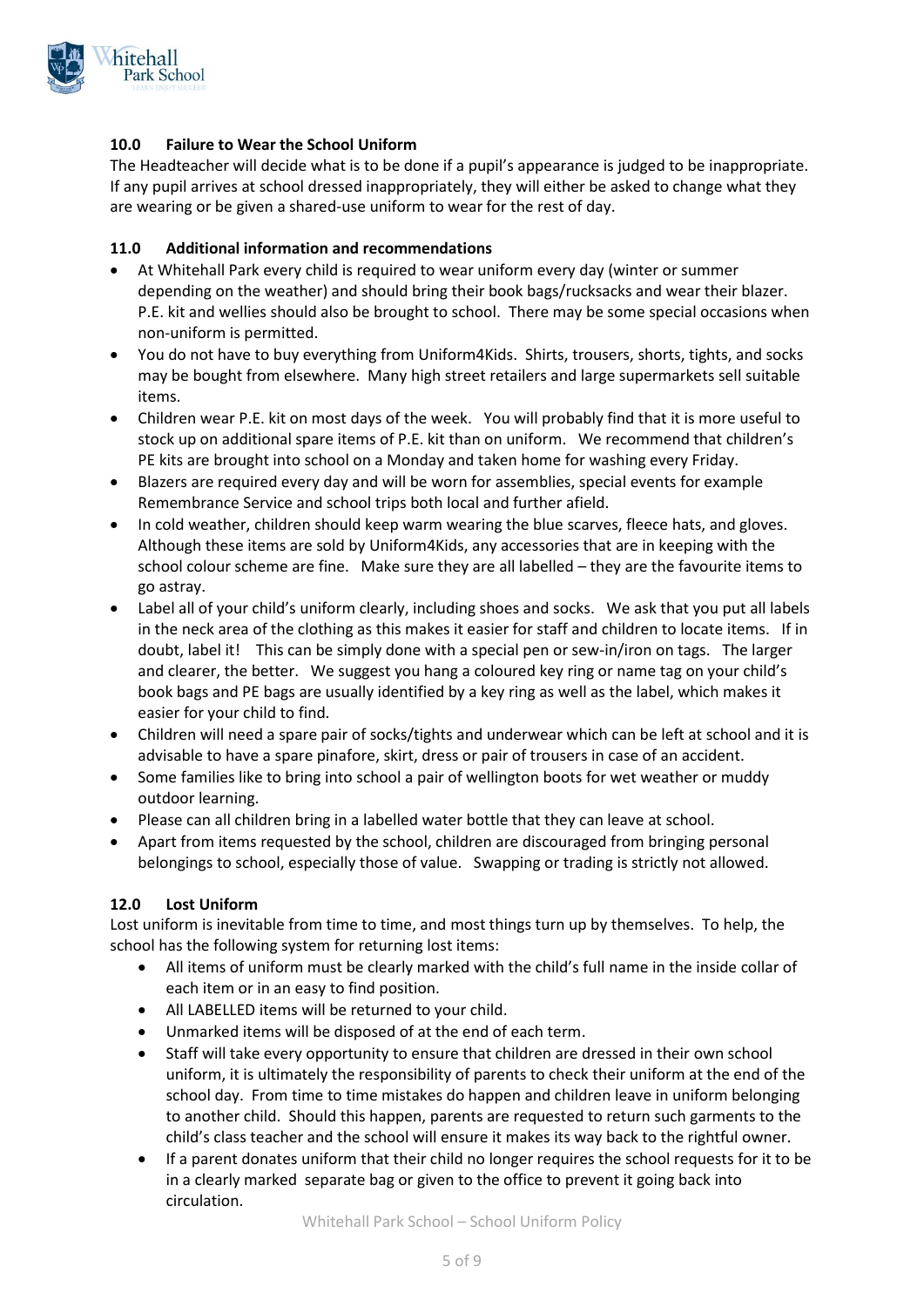

## **13.0 Monitoring and Review**

The Headteacher will be responsible for ensuring that this policy is fully implemented. The Headteacher will ensure that the school uniform policy helps children to dress sensibly with pride, in clothing that is hard wearing, safe and practical.

If any parent would like the school to modify the uniform policy, they should first speak to the Headteacher. The school welcomes children from all backgrounds and faith communities. The Head teacher will work with the Friends of Whitehall Park to ensure that the policy is implemented fairly and with sensitivity. It is the responsibility of the Head Teacher to ensure that the school uniform meets all regulations concerning equal opportunities.

#### **End of policy statement**



Whitehall Park School – School Uniform Policy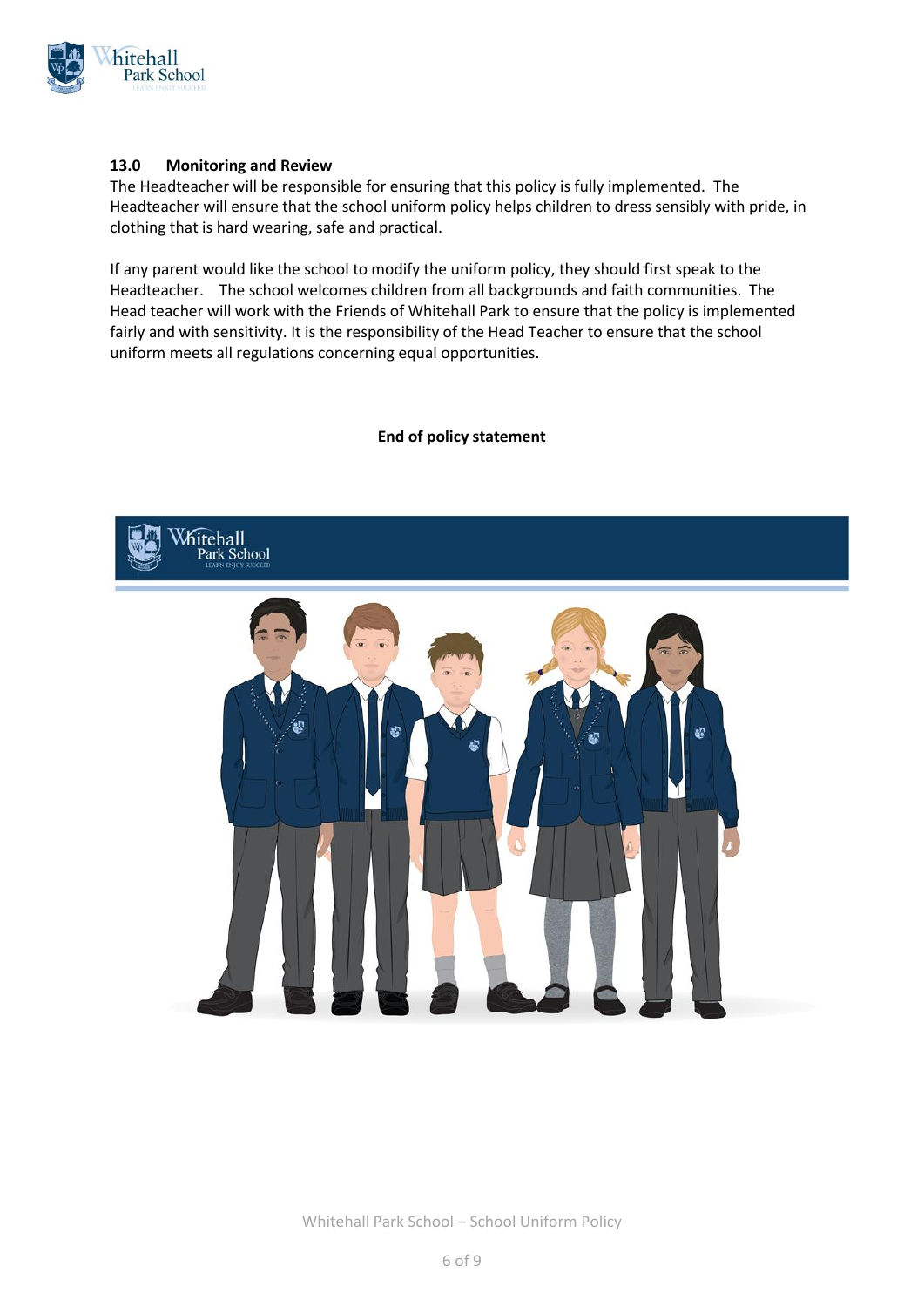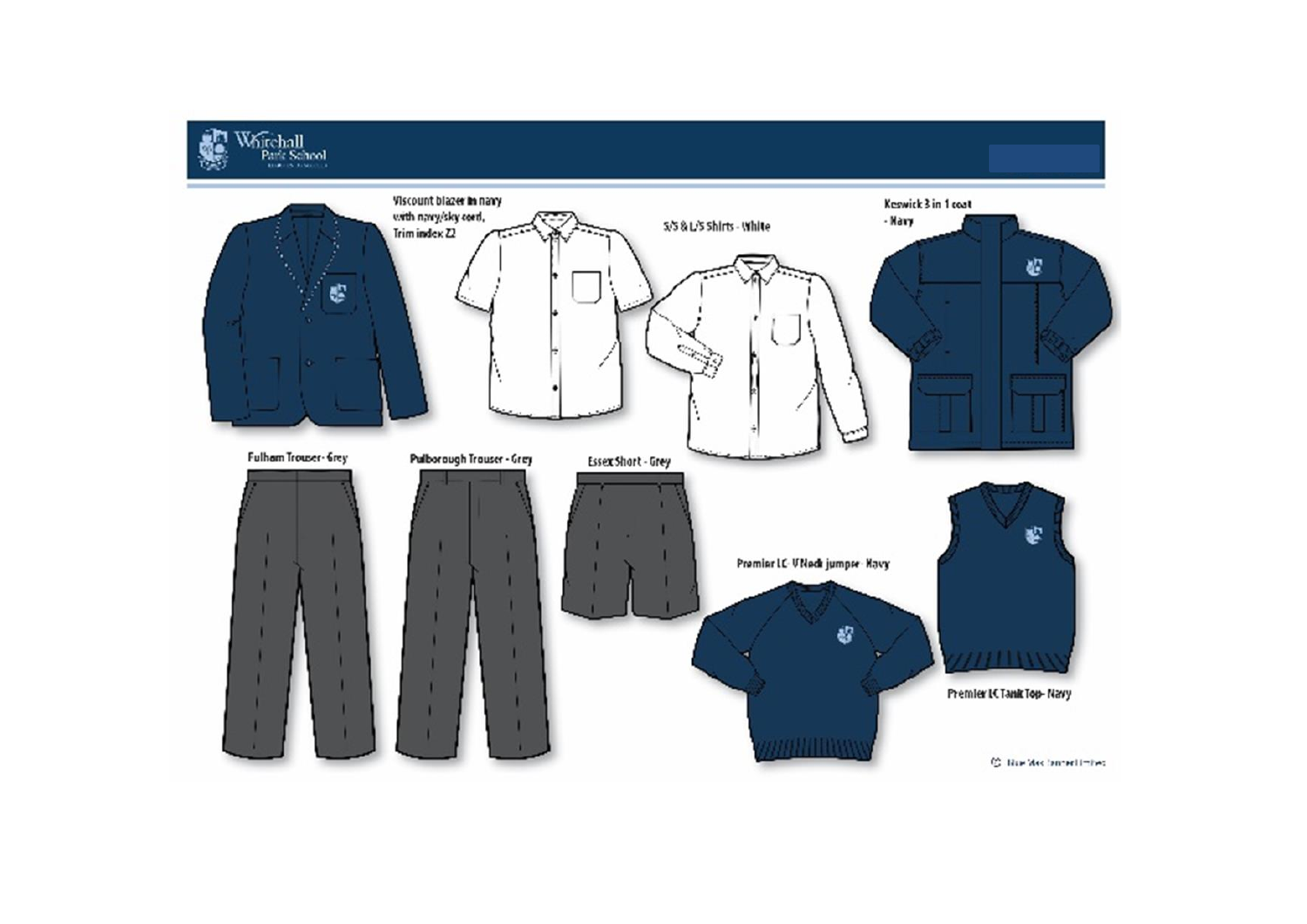



C. BucMackmartin tol